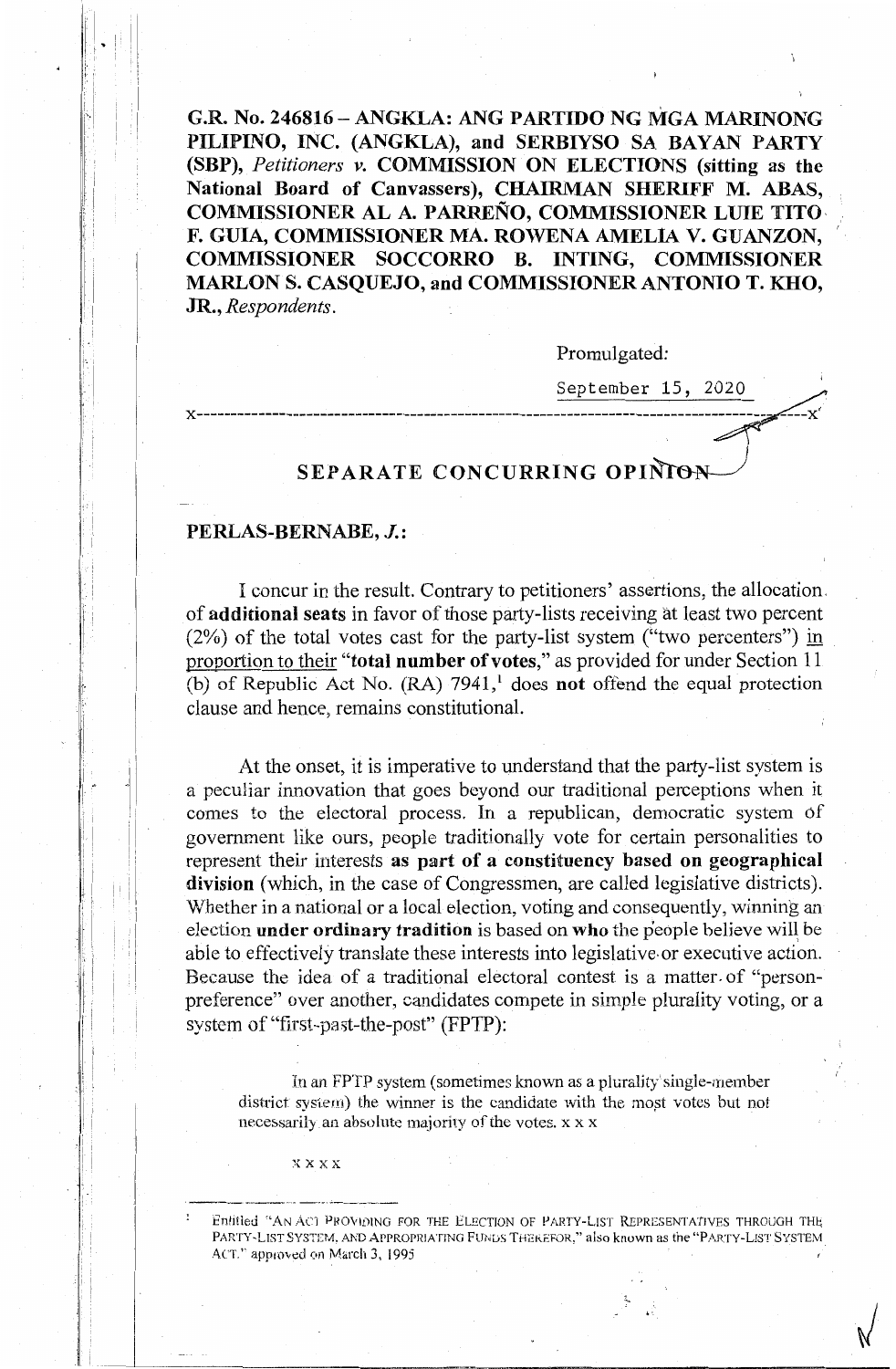## Separate Concurring Opinion 2 G.R. No. 2468 16

 $\cdot$  ,  $\cdot$   $\cdot$ 

[FPTP], like other plurality/majority electoral systems, is defended primarily on the grounds of simplicity and its tendency to produce winners who are representatives beholden to defined geographic areas and governability. <sup>2</sup>

However, the Framers of the 1987 Constitution believed that our traditional electoral system did not truly fulfill the purpose of the legislative body, $3$  which was "supposed to implement or give flesh to the needs and aspirations of the Filipino people."<sup>4</sup> Thus, the party-list system was introduced to ensure that weaker segments in society, whose constituencies go beyond the geographic lines drawn to define legislative districts, are properly represented in Congress. As explained during the constitutional deliberations: ·

#### MR. OPLE:  $X$  X X

#### .xxxx

'There are two kinds of representation: the territorial representation, which is based on representative government, and which started taking root at the beginning of the  $19<sup>th</sup>$  century in many of the Western countries which we now call the Western democracies. **It became evident later on that territorial representation has its limitations, that functional representation might be necessary in order to round off the excellence of a representative system.** And that was how the theory of party list representation or the reservation of some seats in a legislature for sectors came about.

I think the whole idea is based on countervailing methods with the **aim of perfecting representation in a legislative body combining the territorial as well as the functional modes of representation.** The ideal manner of securing functional representation is through a party list system through popular suffrage so that when sectoral representatives get into a legislative body on this basis, rather than direct regional or district representation, they can rise to the same majesty as that of the elected representatives in the legislative body, rather than owing to some degree their seats in the legislative body either to an outright constitutional gift or to an appointment by the President of the Philippines.  $x \times x^5$  (Emphases supplied)

MR. MONSOD: x x x

xxxx

 $x \times x$  It means that any group or party who has a constituency of, say, 500,000 nationwide gets a seat in the National Assembly. What is the justification for that? When we allocate legislative districts, we are saying that any district that has 200,000 votes gets a seat. There is no reason why a group that has a national constituency, even if it is a sectoral or special interest group, should not have a voice in the National Assembly. It also

<http://aceprojectorg/ace-en/topics/es/esd/esdO 1/esd0 1 a/esd0 1 a0 l> (last visited July 23, 2020). Records of.the Constitutional Commission (R.C.C.) No. 39, July 25, 1986. R.C.C. No. 45, August 1, 1986.

1d.

2

4 *5*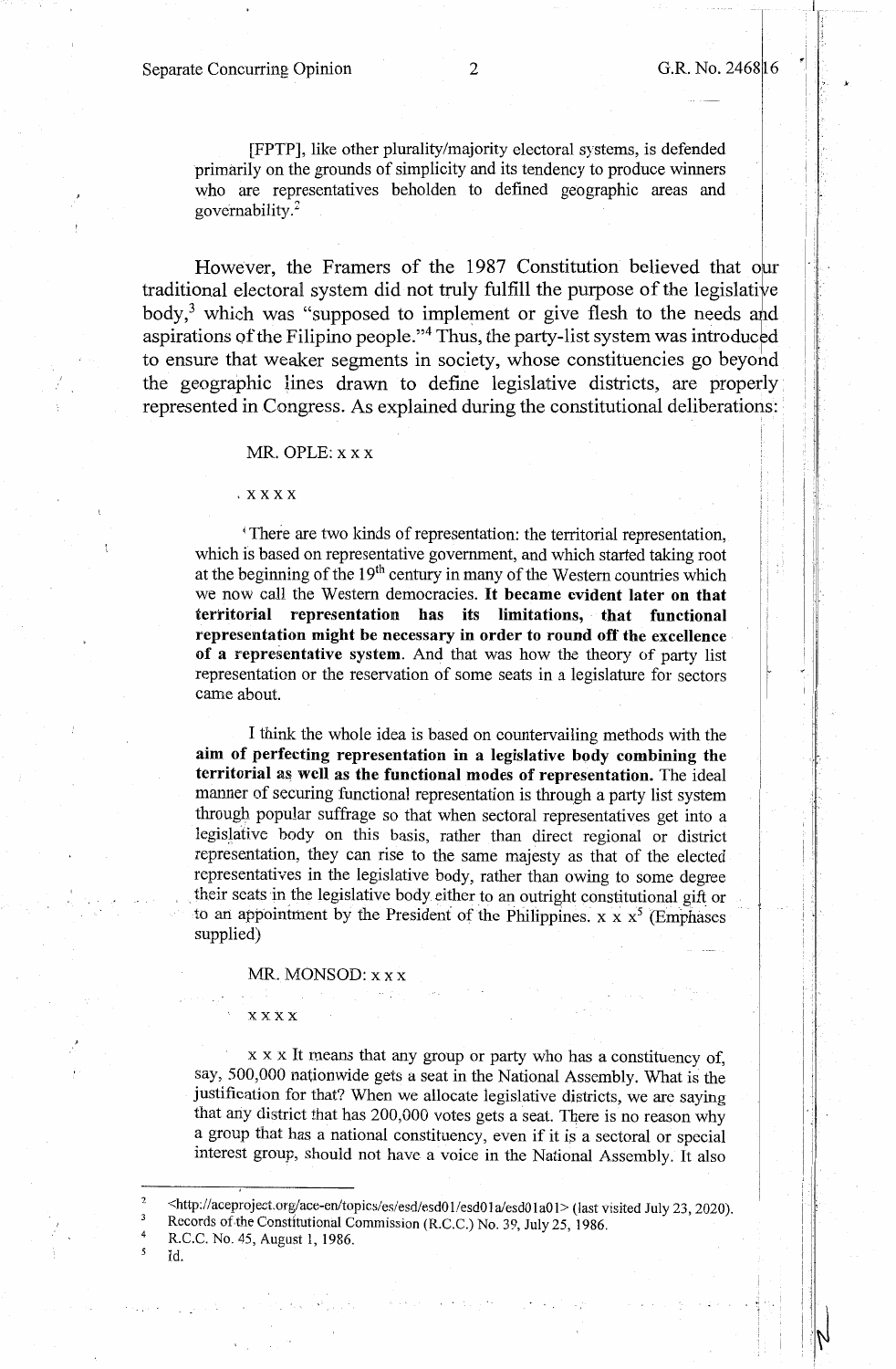Separate Concurring Opinion 3 G.R. No. 246816

 $\mathbf{L}$ 

1\_·:

: I· :j ļ.

> $\vdash$  | I i

11  $\mathbb{R}^n \cup \mathbb{R}^n$ 

 $\cdot$  !

means that, let us say, there are three or four labor groups, they all register as a party or as a group. If each of them gets only one percent or five of them get one percent, they are not entitled to any representative. So, they will begin to think that if they really have a common interest, they should band together, form a coalition and get five percent of the vote and, therefore, have two seats in the Assembly. Those are the dynamics of a party list system.

' **We feel that this approach gets around the mechanics of sectoral representation while at the same time making sure that those who really have a national constituency or sectoral constituency will get a chance to have a seat in the National Assembly. These sectors or these groups may not have the constituency to win a seat on a legislative district basis. They may not be able to win a seat on a district basis but surely, they will have votes on a nationwide basis.** 

The purpose of this is to open the system. In the past elections, we found out that there were certain groups or parties that, if we count their votes nationwide; have about 1,000,000 or 1,500,000 votes. But they were always third place or fourth place in each of the districts. So, they have no voice in the Assembly. But this way, they would have five or six representatives in the Assembly even if they would not win individually in legislative districts. So, that is essentially the mechanics, the purpose and objectives of the party list system.<sup>6</sup> (Emphasis supplied)

Being based on "functional" rather than "territorial" representation, a party-list election is, at its core, "cause-centric" and not "person-centric" as in a traditional election. Although a party, being a juridical entity, can only conduct its business through natural persons (called nominees), $\frac{1}{2}$  in a party-list election, people actually vote for a particular cause, which is then advocated by the party-list through its nominee in Congress. The "cause-centric" nature of a party-list election is amply reflected in the constitutional deliberations as follows:

MR. MONSOD: **What the voters will vote on is the party,**  whether it is UNIDO, Christian Democrats, BAYAN, KMU or Federation of Free Farmers, not the individuals. When these parties register with the COMELEC, they would simultaneously submit a list of the people who would sit in case they win the required number of votes in the order in which they place them. Let us say that this Commission decides that of those 50 seats allocated under the party list system, the maximum for any party is 10 seats. At the time ofregistration of the parties or organizations, each of them submits 10 names. Some may submit five, but they can submit up to 10 names who must meet the qualifications of candidates under the Constitution and the Omnibus Election Code. If they win the required number of votes, let us say they win 400,000 votes, then they will have one seat. If they win 2 million votes, then they will have five seats. In the latter case, the party will nominate the first five in its list; and in case there is one seat, the party will nominate the number one on the list.

6 R.C.C. No. 36, July 22, 1986.

7

See *Alcantara v. Commission on Elections,* 709 Phil. 523 (2013).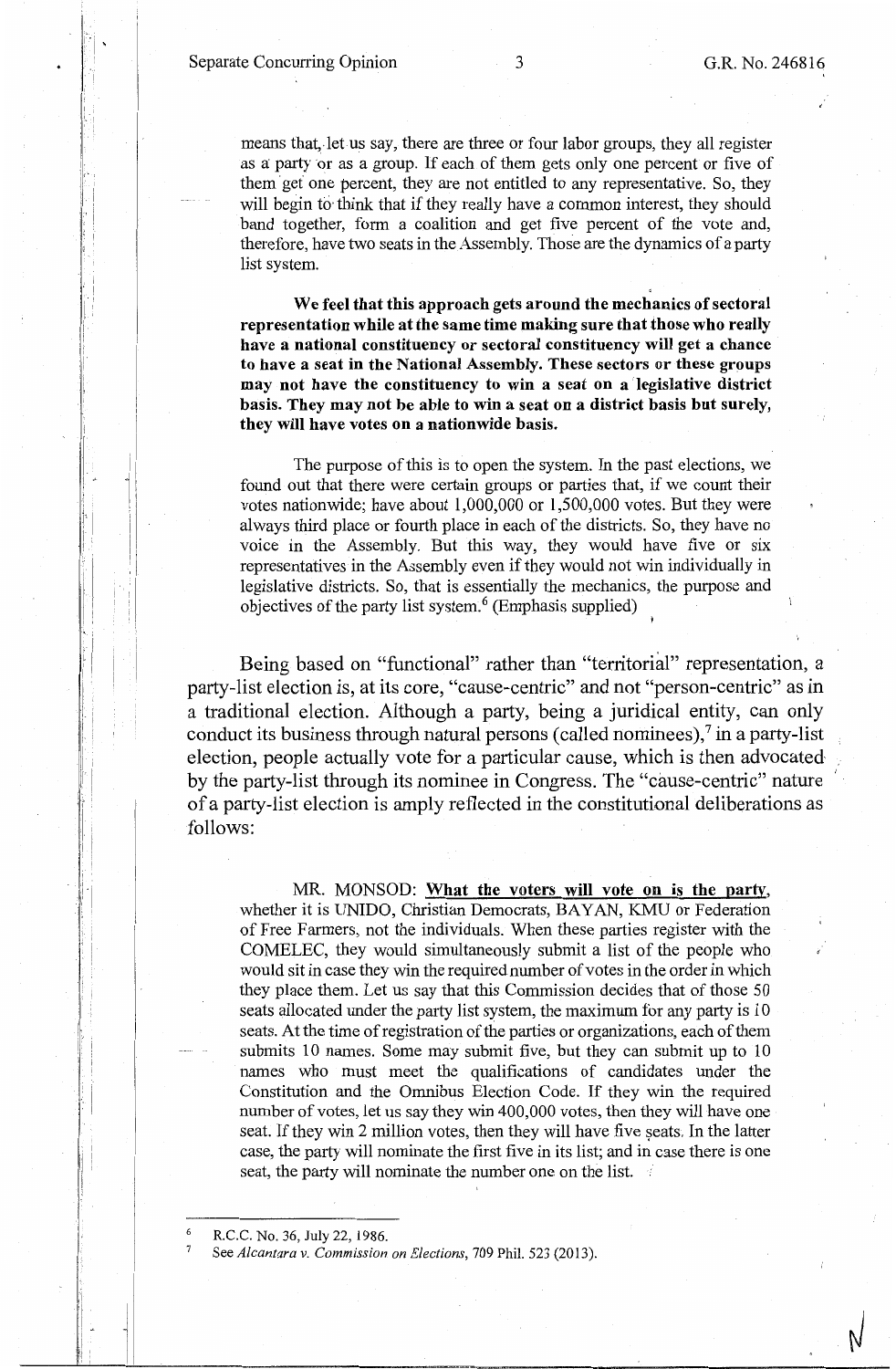!

## **But as far as the voters are concerned; they would be voting for party list or organizations, not for individuals.**

MR. LERUM: Madam President, in view of the explanation, I am objecting to this amendment because it is possible that the labor sector will not be represented considering that those who will vote are all the voters of the Philippines. In other words, the representative of labor will be chosen by all the electors of the Philippines, and that is not correct. My contention is that the sectoral representative must be selected by his own constituents, and for that reason, I am objecting to this amendment.

MR. TADEO: Madam President, this is only for clarification.

THE PRESIDENT: Commissioner Tadeo is recognized.

MR. TADEO: Para sa marginalized sector, *kung saan kaisa ang magbubukid, ang* Sections 5 *at* 3 I *ang pinakamahalaga dito. Sinasabi namin na hindi na mahalaga kung ang porma ng pamahalaan ay*  presidential *o* parliamentary; *ang pinakamahalaga ay ang* "substance."

*Sinasabi naming nasa amin ang* **people,** *pero wala sa amin ang*  **power.** *At sinasabi nga ni* Commissioner Bacani, *noong tayo ay nagsisimula pa lamang,* 70 *porsiyento ang mga dukha at limang porsiyento lamang ang naghaharing uri. Ngunit ang iniwan niyang tanong ay ito: Sino*  ang may hawak ng political power? Ang limang porsiyento lamang.

*Kaya para sa amin,* · *ito ang pinakamahalaga. Sa nakita ko kasi sa*  party list *ay ganito: Sa bawat* 200,000 *tao ay magkakaroon tayo ng isang*  legislative district, *at ang kabuuang upuan ay* 198. *Ang ibig sabihin, ito iyong nakareserba sa mga* political parties *tulad ng* UNIDO, NP, PNP; LP, PDP-Laban, *at iba pa, ngunit puwede rin itong pumasok sa* party list; *puwede ring madominahan ang lehislatura at mawala ang* sectoral.

Iyon lamang ang pinupunto ko. Sa panig namin, dapat itong ibigay *sa* matginalized sector *sapagkat ito ang katugunan sa tinatawag naming*  people's power *o kapangyarihang pampulitika. Ang ibig lamang naming sabihin ay ganito: Mula doon sa isang* political system *na nagpapalawig ng* feudal or elite structure *nagtungo tayo sa isang* grass-roots and participatory democracy. *Ibig naming mula doon sa* politics of personality *ay pumunta tayo sa* politics of issue. *Ano ang ibig naming sabihin? Kaming*  marginalized sector pag bumoboto, ang pinagpipilian lang namin sa twoparty system *ay ang* lesser evil. *Ngunit pag pumasok na kami dito, ang*  Section 5 *ang pinakamahalaga sa amin. Ang bobotohan namin av ang*  . *katangian ng aming organisasyon. Ang bobotohan namin av ang* **issue** *at, ang* **platform** *·naming dinadala at hindi* . *na iyang* **lesser evil** . *o* . *ang tinatawag nating* **"personality."** *Para sa amin ito av napakahalaga.* <sup>8</sup> (Emphases, italics, and underscoring supplied)

R.C.C. No. 39, July 25, 1986.

 $\sim$  .  $\sim$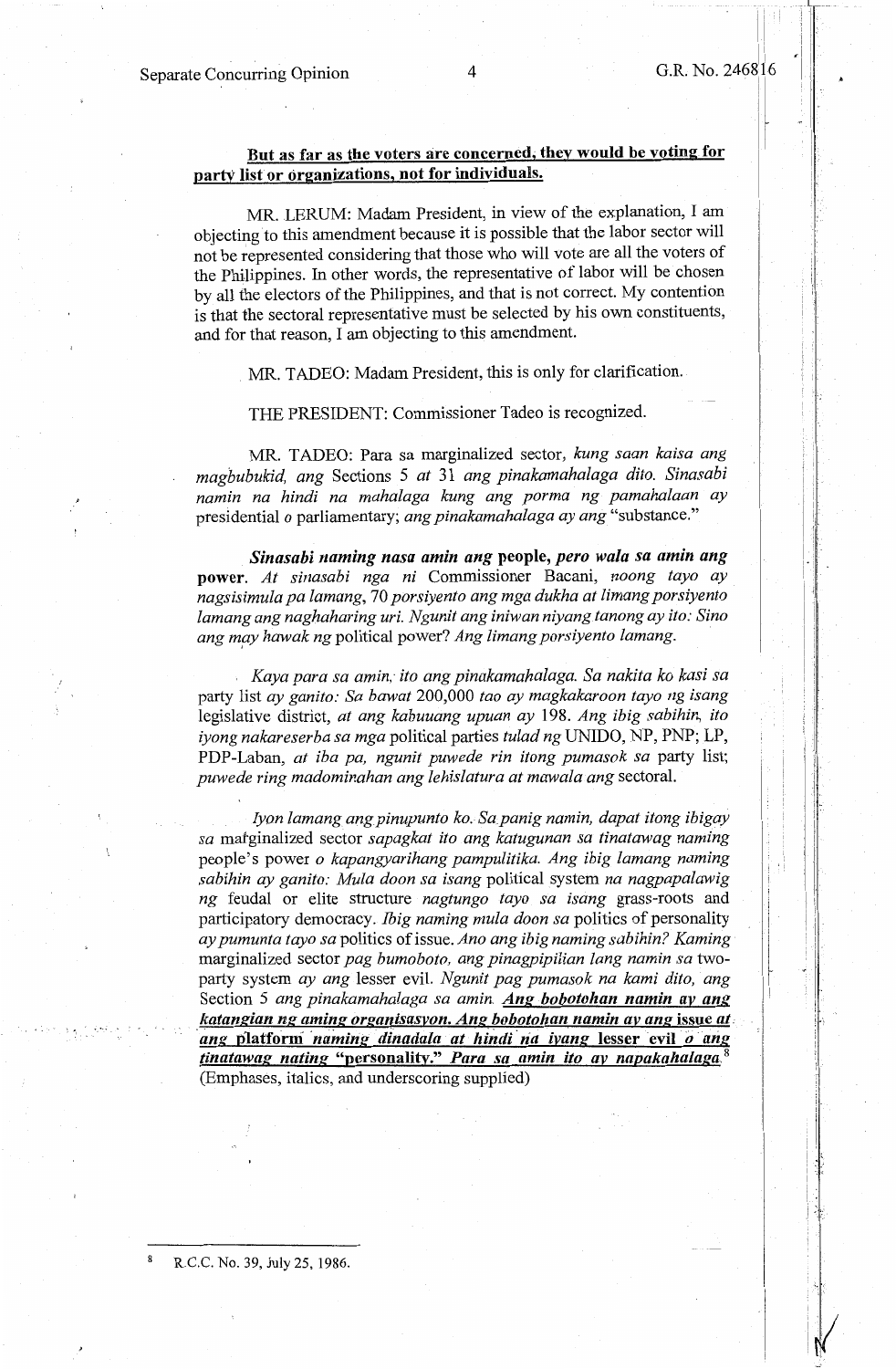Separate Concurring Opinion 5 G.R. No. 246816

''

 $\sqrt{2}$ 

Due to the unique objectives of party-lists, it was then necessary to devise a system to ensure – or at least, strive to ensure – the most meaningful way of translating the people's will in voting for causes, and not personalities. Accordingly, Congress established a party-list system based on the **proportional representation** concept.

To recount, Section 5 (1) and (2), Article VI of the 1987 Constitution provide that:

Section 5. (1) The House of Representatives shall be composed of not more than two hundred and fifty members, unless otherwise fixed by law, who shall be elected from legislative districts apportioned among the provinces, cities, and the Metropolitan Manila area in accordance with the number of their respective inhabitants, and on the basis of a uniform and progressive ratio, **and those who, as provided by law, shall be elected through a party-list system of registered national, regional, and sectoral parties or organizations.** 

(2) The **party-list representatives shall constitute twenty per centum of the total number of representatives including those under the party list.** For three consecutive terms after the ratification of this Constitution, one-half of the seats allocated to party-list representatives shall be filled, as provided by law, by selection or election from the labor, peasant, urban poor, indigenous cultural communities, women, youth, and such other sectors as may be provided by law, except the religious sector. (Emphases supplied)

Aside from providing that twenty percent (20%) of the total House membership be comprised of those coming from the party-list, the 1987 Constitution did not provide for any other specific mechanic regarding the party-list system. Instead, as may be gleaned from the clause "as provided by law," the Framers intended to reserve these mechanics for future legislation. In *Veterans Federation Party v. Commission on Elections (Veterans)*,<sup>9</sup> the Court explained that "Congress was **vested with the broad power to define and prescribe the mechanics of the party-list system of representation.**  The Constitution explicitly sets down only the percentage of the total \_membership in the House of Representatives reserved for party-list representatives."<sup>10</sup>

In line with the Framers' intent, Congress passed RA 7941, or the "Party-List System Act," and therein declared to promote **"proportional representation** in the election of representatives *:'* to the House of Representatives through a party-list system:"

<sup>&</sup>lt;sup>9</sup> 396 Phil. 419 (2000).<br><sup>10</sup> Id. at 438; emphasis supplied.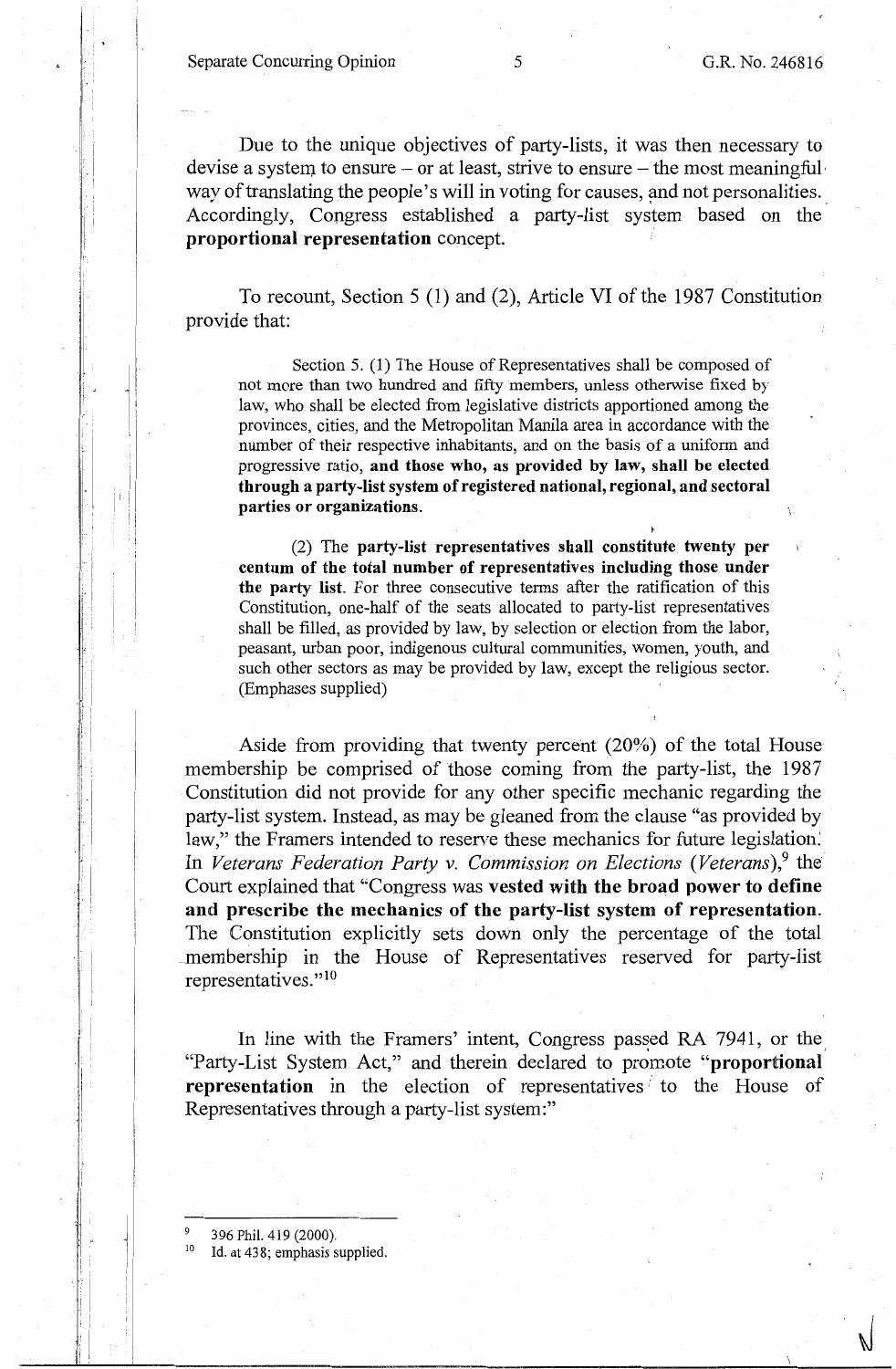II

I: I  $\parallel$  .

:1 ii j•i 1 il.  $\blacksquare$ 

Section 2. Declaration of policy. The State shall promote **proportional representation in the election** of **representatives to the**  House of Representatives through a party-list system of registered national, regionai and sectoral parties or organizations or coalitions thereof, which will enable Filipino citizens belonging to marginalized and underrepresented sectors, organizations and parties, and who lack well-defined political constituencies but who could contribute to the formulation and enactment of appropriate legislation that will benefit the nation as a whole, to become members of the House of Representatives. x x x (Emphasis and underscoring supplied)

In contrast to the traditional FPTP system, proportional representation "implies an election system, wherein the representation of all classes of people is ensured, as each party gets as **many numbers of seats as the proportion of votes the candidate polls in the election.** In this system, **any political party or interest group obtains its representation in proportion to its voting strength**  $x \times x$ . In this way, parties with the small support base, also get their representation in the legislature." $11$ 1

However, "[p]roportional representation is a generic term, and it does not refer to a precise method of implementing the philosophy it denotes.<sup> $12$ </sup> Thus, **in accord with its constitutional prerogative, Congress prescribed**  the specific parameters to achieve proportional representation insofar as **Filipino-style party list elections are concerned.** These are contained in Section 11 of RA 7941 as follows:

Section 11. *Number of Party-List Representatives.* - The party-list representatives shall constitute twenty per centum (20%) of the total number of the members of the House of Representatives including those under the party-list. الموادي والمتحادين

For purposes of the May 1998 elections, the first five (5) major political parties on the basis of party representation in the House of Representatives at the start of the Tenth Congress of the Philippines shall not be entitled to participate in the party-list system.

In determining the allocation of seats for the second vote, the following procedure shall be observed:

> (a) The parties, organizations, and coalitions shall be ranked from the highest to the lowest based on the number of votes they garnered during the elections.

> **(b) The parties, organizations, and! coalitions receiving at least two percent (2%) of the total votes cast for the**  party-list system shall be entitled to one seat each: **Provided, That those garnering more than two percent {2%) of the votes shall be entitled to additional seats in**

I I <https :/ /keydifferences. com/ difference-between-first-past-the-post-and-proportional-representation. html> (last visited July 23, 2020); emphases supplied.<br><sup>12</sup> <http://prsa.org.au/municip1.htm> (last visited July 23, 2020).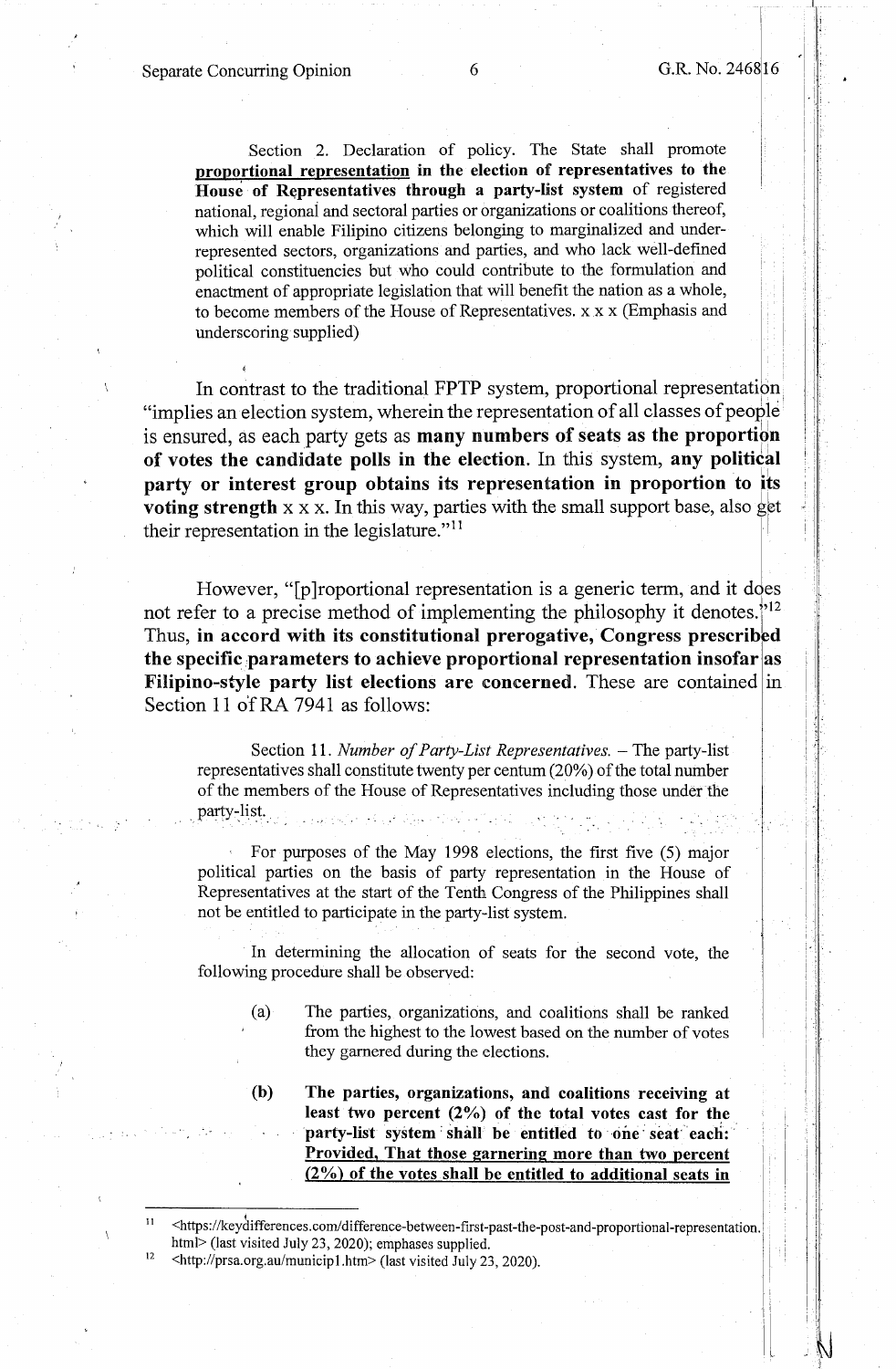**proportion to their total number of votes: Provided, finally, That each party, organization, or coalition shall be entitled to not more than three (3) seats.** (Emphasis and underscoring supplied)

) In *Barangay Association for National Advancement and Transparency v. Commission on Elections (BANAT)*,<sup>13</sup> the procedure in allocating seats for party-list representatives pursuant to Section 11 of RA 7941 was laid down by the Court:

> In determining the allocation of seats for party-list representatives under Section 11 of [RA] 7941, the following procedure shall be observed:

> 1. The parties, organizations, and coalitions shall be ranked from the highest to the lowest based on the number of votes they garnered during the elections.

> 2. The parties, organizations, and coalitions receiving at least two percent (2%) of the total votes cast for the party-list system shall be entitled to one guaranteed seat each.

> 3. Those garnering sufficient number of votes, according to the ranking in paragraph 1, shall be entitled to additional seats in proportion to their total number of votes until all the additional seats are allocated.

> 4. Each party, organization, or coalition shall be entitled to not more than three (3) seats.

> In computing the additional seats, the guaranteed seats shall no longer be included because they have already been allocated, at one seat each, to every two-percenter. Thus, the remaining available seats for allocation as "additional seats" are the maximum seats reserved under the Party List System less the guaranteed seats. Fractional seats are disregarded in the absence of a provision in R.A. No. 7941 allowing for a rounding off of fractional seats. <sup>14</sup>

In *BANAT,* the procedure for seat allocation was primarily divided into two rounds: the first round involved the allocation of the one guaranteed seat to the two-percenters, while the second round referred to the allocation of additional seats in proportion to the total number of votes. In *Gabriela Women's Party v. COMELEC*,<sup>15</sup> I summarized the complete guidelines for seat allocation as per the prevailing rulings on the matter:

The guidelines in allocating the seats available to party-list representatives were laid down in *Veterans Federation Party v. COMELEC (Veterans),* which were further refined in *Barangay Association for National Advancement and Transparency v. COMELEC (BANAT).* Based on these guidelines, the process for computation is as follows:

I ,  $\blacksquare$  $\mathbf{I}$ ,.

i ' I·

 $13$  604 Phil. 131 (2009).<br>
14 Id. at 162.

See my Separate Concurring Opinion in the Unsigned Resolution in G.R. No. 225198, February 7, 2017.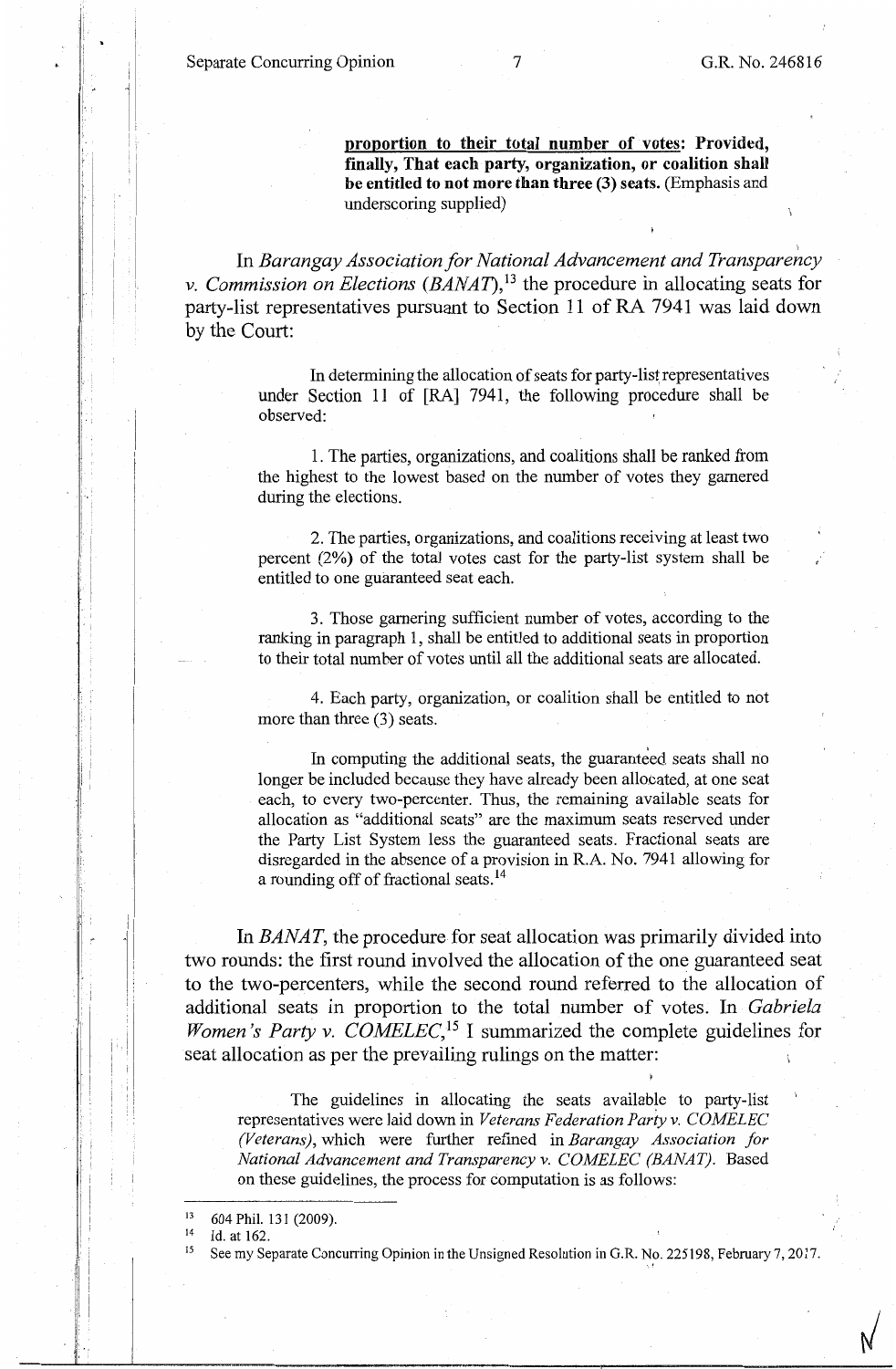~ I

I' I :,I

**1.** The **maximum number of available party list seats (APLS),**  which under Section 5 (2), Article VI of the 1987 Constitution "shall constitute **twenty per centum of the total number of. representatives including those under the party list,"** shall be first determined. This is arrived at by using the following formula:

| Number of Seats<br>available to |   |      |     | Number of<br>Seats Available |
|---------------------------------|---|------|-----|------------------------------|
| legislative districts           | X | 0.20 | $=$ | to Party List                |
| 0.80                            |   |      |     | Representatives<br>(or APLS) |

2. Once the APLS is determined, the party-list candidates shall be **ranked from the highest to the lowest** based on the number of votes they garnered during the elections.

**3.** The **percentage of votes that each party-list candidate** garnered shall then be ascertained by using the following formula:

| Number of votes garnered | $=$ | Percentage of votes |
|--------------------------|-----|---------------------|
|                          |     | garnered            |

Total votes cast

. ~. *-:* 

Upon this determination, all party-list candidates that garnered **at**  least two percent (2%) of the total votes cast (in other words, "the two **percenters") shall each be automatically entitled to one (1) seat.** This constitutes the **first round of allocation** of the available party-list seats. The total number of seats allotted to the "two percenters" (TP) shall then be noted for the next step.

**4.** Any of the "two percenters" may then qualify for **additional seats** by using the following formula:

| Percentage of | <b>Example 3</b> Additional Seat                        |
|---------------|---------------------------------------------------------|
|               | total votes $x^{\text{ }}$ (APLS - TP) = for Party-List |
| garnered      | Candidate                                               |

It should be noted, however, that should the foregoing application yield a product constituting fractional values *(e.g.,* 0.66, 1.87, 2.39), said product shall be **ROUNDED-DOWN** to the nearest whole integer as the prevailing laws and rules do not allow for fractional seats.

Also, it should be noted that no party-list candidate shall be awarded more 'than two (2) additional seats, **since a party may only hold a maximum of three {3) seats.** 

**5.** If the APLS has not been fully exhausted by the first allocation of seats to the two percenters, including the allocation of additional seats under Step 4 above, then the **remaining seats shall then be allocated {one [11 seat each) to the parties next in rank,** *i.e.,* those "two percenters" that did not qualify for an additional seat pursuant to Step 4, and thereafter, those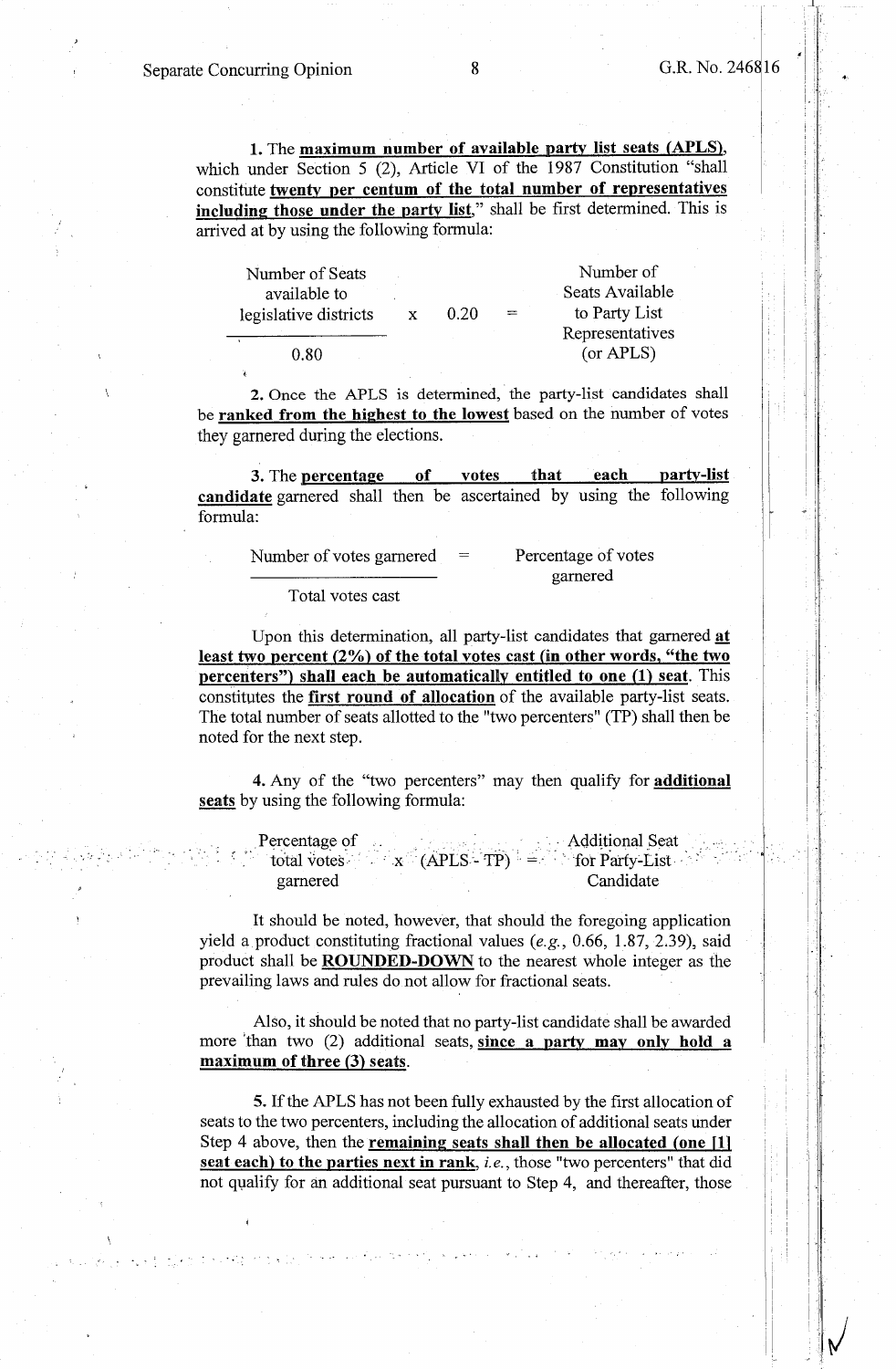Separate Concurring Opinion 9 G.R. No. 246816

who did not get at least two percent (2%) of the total number of votes cast, until all the available seats are completely distributed.<sup>16</sup>

The petitioners question the constitutionality of the prevailing formula in determining additional seats in favor of "two percenters." As it stands, Section 11 of RA 7941 prescribes that "those garnering more than two percent (2%) of the votes shall be entitled to additional seats **in proportion to their total number of votes."** According to petitioners, "the allocation of additional seats in proportion to a party's total number of votes results in the **double-' counting** of votes in favor of the two-percenters x x x. [f]or the same votes. which guarantee the two-percenters a seat in the first round of seat allocation are again considered in the second round. The provision purportedly violates the equal protection clause, hence, is unconstitutional."<sup>17</sup>

I disagree.

Case law states that "[t]he equal protection of the law clause in the Constitution is not absolute, but is subject to reasonable classification. If the groupings are characterized by **substantial distinctions** that make real differences, one class may be treated and regulated differently from the other."18

Indeed, there is a **substantial distinction** between two-percenters and non-two percenters in that the former enjoy the greater mandate of the people. In *Veterans,* the Court explained the rationale behind the two-percent threshold in the party-list system:

The two percent threshold is consistent not only with the intent of the framers of the Constitution and the law, but with the very essence of "representation." Under a republican or representative state, all government authority emanates from the people, but is exercised by; representatives chosen by them. But to have meaningful representation, the elected persons must have the mandate of a sufficient number of people. Otherwise, in a legislature that features the party-list system, the result might be the proliferation of small groups which are incapable of contributing significant legislation, and which might even pose a threat to the stability of Congress. Thus, even legislative districts are apportioned according to "the number of their respective inhabitants, and on the basis of a uniform and progressive ratio" to ensure meaningful local representation.<sup>19</sup>

The distinct position of two percenters garnering the support of a \_ greater number of people entitles them to *additional seats* based on the total number of votes, *even though these same votes have been factored in when they have qualified for one guaranteed seat in meeting the two percent* 

i· i

<sup>16</sup> Id.; citations omitted.<br>
17 *Ponencia*, p. 2, citing *rollo*, pp. 12-13.<br>
<sup>18</sup> *Quinto v. COMELEC*, G.R. No. 189698, February 22, 2010; emphasis supplied.<br>
<sup>19</sup> Supra note 10.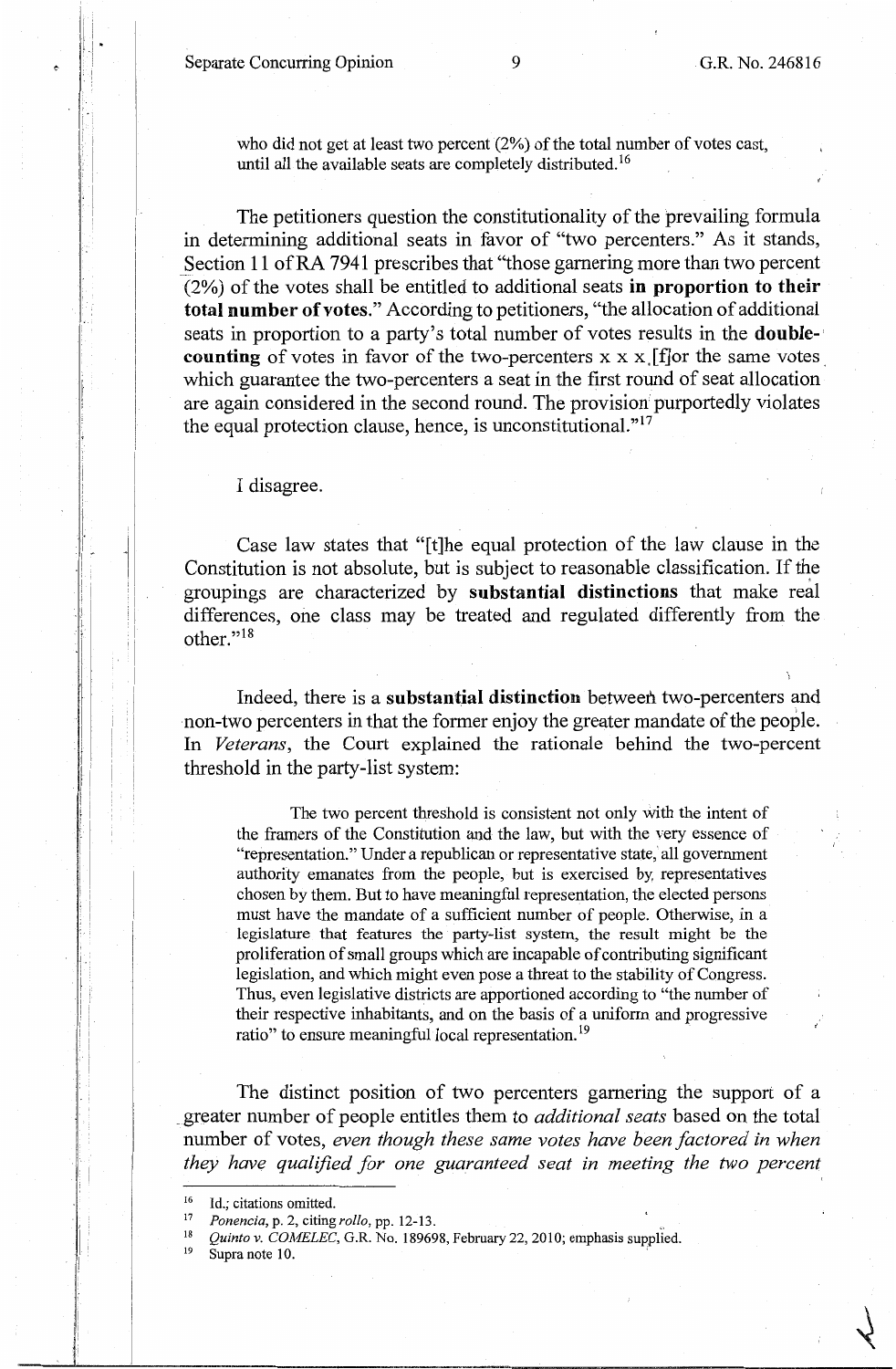i

 $\vert \cdot \vert$ 

., .

..

, I I I

*threshold*. These advantages bestowed to two percenters constitute **Congress'** way of implementing the concept of "cause" representation "in **proportion to voting strength."** Since the greater number of votes means that more people believe in a two percenter's cause and policy platform more than others, the party is therefore given an additional seat in Congress. In turn, this additional seat would theoretically give the party a "stronger voice" in Congress and hence, a better opportunity to advocate for legislation to advance the cause it represents.

Because party-list elections are based on proportional representation and not simple pluralities, there is really no double-counting of votes when all the votes are considered in allocating *additional* seats in favor of two percenters. **The electoral system of proportional representation inherently**  recognizes voting proportions relative to the total number of votes. Petitioners' proposal to exclude the number of votes that have qualified two percenters for their guaranteed seat in the second round of additional seat allocation is tantamount to **altering the electoral landscape** by reducing the "voter strength" which they have rightfully obtained. **This effectively results in the diminution of the party's ability to better advocate for legislation**  to advance the cause it represents despite being supported by a larger **portion of the electorate.** 

Moreover, as the *ponencia* aptly demonstrated, petitioner's proposal would result into lessening, if not removing the chances of a two percenter to qualify for an additional seat. In consequence, two percenters and non-two percenters will practically obtain the same number of seats and hence, disregard the substantial distinction between them:

> In petitioners' proposal, however, a 2% deduction will be imposed against party-list X before proceeding to the second round. This would result in X falling to the bottom of the ranking with zero percent (0%) vote, dimming its chances, if not disqualifying it altogether, for the second round. This is **contrary to the language of the statute which points to proportionality in relation to the TOTAL number of votes received** by a party, organization or coalition in the party-list election, and the **intention** behind the law **to acknowledge the two-percenters' right to participate in the second round of seat allocation for the additional seats.<sup>20</sup>**

At this juncture, it is opportune to clarify that the allocation of additional seats in proportion to the total number of votes in favor of the two percenters does not defy the principle of "one person, one vote." In its proper sense, the principle of "one person, one vote" hearkens to voter equality - that is, that all voters are entitled to one vote, and that each vote has equal weight with that of others. This principle is a knock against elitism and advances the egalitarian concept that all persons are equal before the eyes of the law.

<sup>20</sup>*Ponencia,* pp. 27-28; emphases in the original.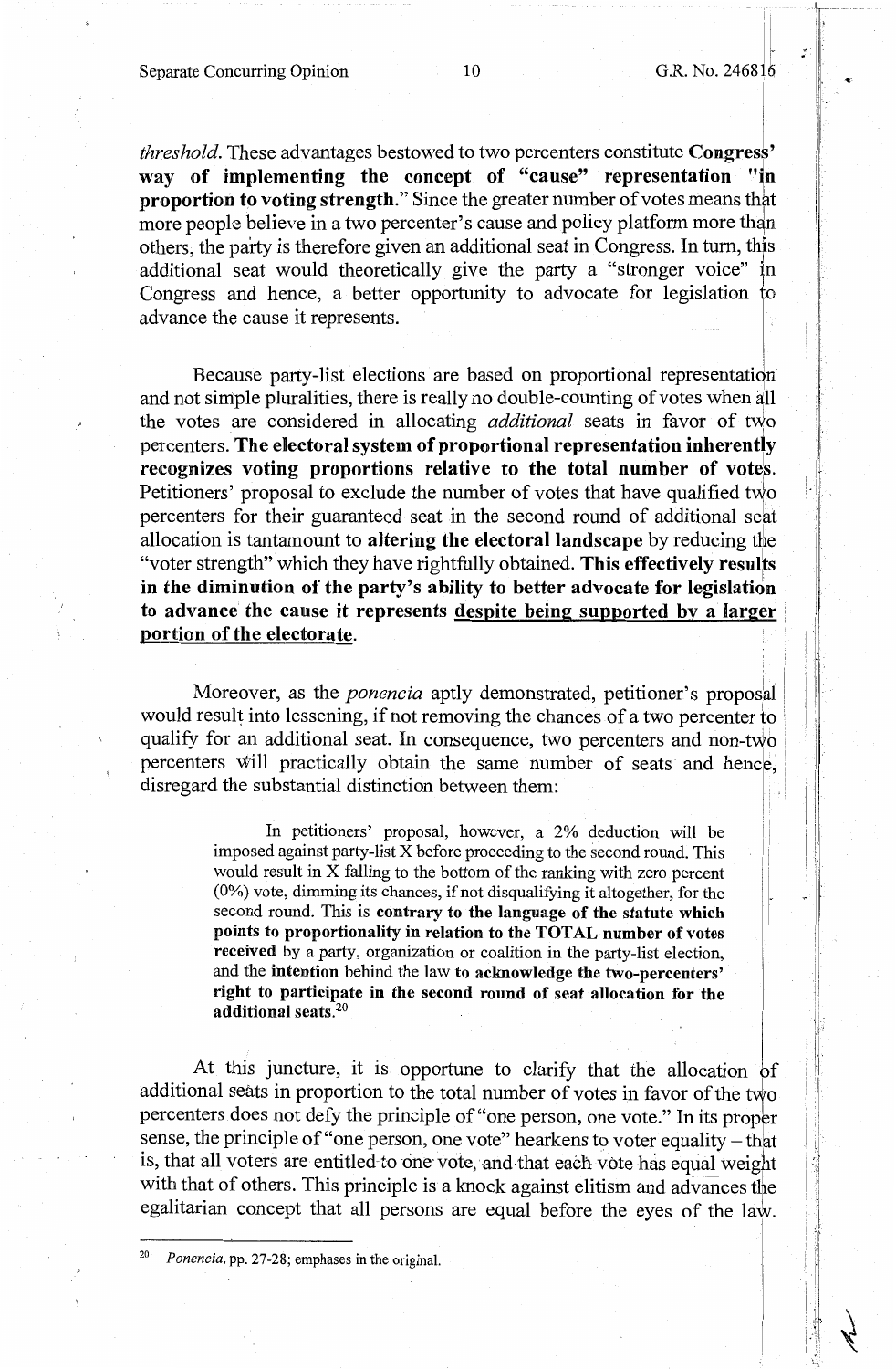Separate Concurring Opinion 11 G.R. No. 246816

Regardless of social standing, lineage, age, race or gender, a person's vote should not mean more than others.

Insofar as the mechanics under Section 11 of RA 7941 are concerned, there is no instance at all wherein a person will be entitled to more than one vote. Neither is any person's vote considered weightier than others. AH persons voting in the party-list system are mandated to vote only once and each vote is also counted as one. Further, it must be highlighted that the allocation of guaranteed and additional seats to two percenters is not a matter of counting votes twice. Rather, this method of distribution is inherent to the electoral system of proportional representation, which is different from counting votes based on simple pluralities. Since these two electoral systems operate on distinct planes, there is no violation of the principle of"one person, one vote" in this case.

Finally, it must be reiterated that Congress was given the constitutional. prerogative to devise the mechanics of the party-list system. The sole intent 1 was to allow functional representation by weaker segments of society that goes beyond geographical boundaries of our traditional FPTP system. These mechanics are contained in Section 11 of RA 7941, which prescribes, among others, that "those garnering more than two percent (2%) of the votes shall be entitled to additional seats **in proportion to their total number of votes."** As the only issue raised by petitioners is on the unconstitutionality of this specific mechanic based on equal protection grounds, the Court should refrain from going beyond the same. '

In this regard, I thus maintain my reservations regarding the proposed --formula of my esteemed colleague, Associate Justice Alfredo Benjamin S. Caguioa (Justice Caguioa), who disagrees with the  $BANAT$  formula insofar as it prescribes for two (2) rounds of seat allocation when the first clause of Section 11 (b) of RA 7941 does not require the same.<sup>21</sup>According to Justice Caguioa:

*A straigltiforward formula better reflects the spirit behind the party-list system* 

' !

:<br>}

I ! l

I

Proceeding from the above discussion, I find that the three-tier formula expressed in *BANAT* fails to reflect the intent behind the introduction of the party- list system. Section 2 of RA 7941 states that the "State shall develop and guarantee a full, free and operi party system in order to attain the **broadest ·possible representation** of party, sectoral or group interests in the House of Representatives by enhancing their chances to compete for and win seats in the legislature, and **shall provide the**  simplest scheme possible."

See Separate Opinion of Justice Caguioa, p. 7.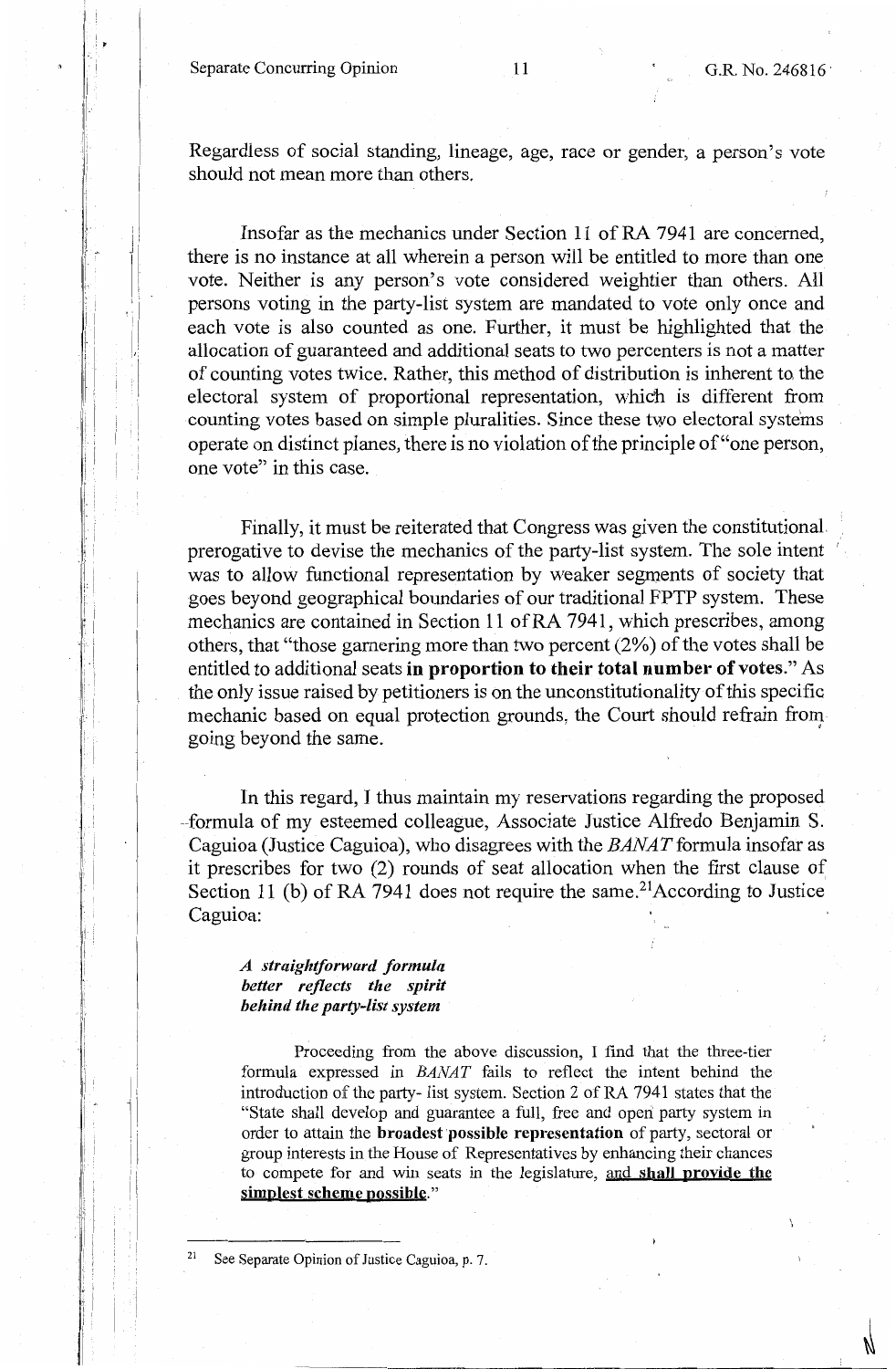i !

I  $\cdot$  . ' i

> ..  $^{\prime}$  . If

It is my considered view that these objectives will be best achieved by a straightforward formula in which allotted seats are determined by simply multiplying the percentage of votes garnered by the [party-list Organization (PLO)] with the [available party-list seats (APLS)].

Based on this formula, the party-list seats are determined as follows:

Step One. Ranking of PLOs. All PLOs that participated in the election shall be ranked from the highest to the lowest based on the number of votes they each received during the election.

*Step Two. Determination of percentage of votes per PLO in proportion to Total Votes of all PLOs.* After the ranking, the percentage of votes that each PLO garnered shall then be computed as follows:

> Total votes garnered by  $PLO$  = Percentage of votes garnered

.Total votes cast for the party-list system

*Step Three. Allocation of seats two percenters.* The seats allotted to each of the qualified PLOs (the two percenters) shall then be ascertained using the following formula:

> Percentage of votes garnered x APLS Seat/s for the concerned qualified PLO

Since the prevailing law and rules do not allow for fractional representation, the product obtained herein shall be rounded down to the nearest whole integer. The three (3) seat limit shall likewise be applied.

This step does away with the three-tier allocation in *BANAT*. In particular, it does away with the first round of allocation. In *BANAT,* the Court created two rounds of allocation because of its interpretation that "[t]he first clause of Section 11 (b) of R.A. No. 7941 [which] states that "parties, organizations, and coalitions receiving at least two percent (2%) of . the. total votes cast for the party-list system shall be entitled to one seat each"... guarantees a seat to the two percenters." Thus, it created a first of two rounds of allocation where the two percenters would be given one (1) seat each.

However, this separate round of allocation for the two percenters is not supported nor required by the letter of the law. **There is nothing in the text of the law which requires separate rounds of seat allocation.** All that the law requires is that those who garner  $2\%$  of the votes be guaranteed one (1) seat each. To illustrate, the straightforward formula still satisfies the requirements of Section 11(b), even without the "first round of allocation," because the APLS will always be more than fifty (50) seats in light of the current number of congressional districts. Thus, all PLOs who obtained at least two percent (2%) of the total votes cast in the party-list system are, in reality, guaranteed one (1) seat each- **even in the absence of a separate round "ensuring" them one** (1) **seat.** 

Meanwhile, the second requirement of Section  $11(b)$  – that the "additional seats" for those who obtained more than two percent of the

ga perantis el sobr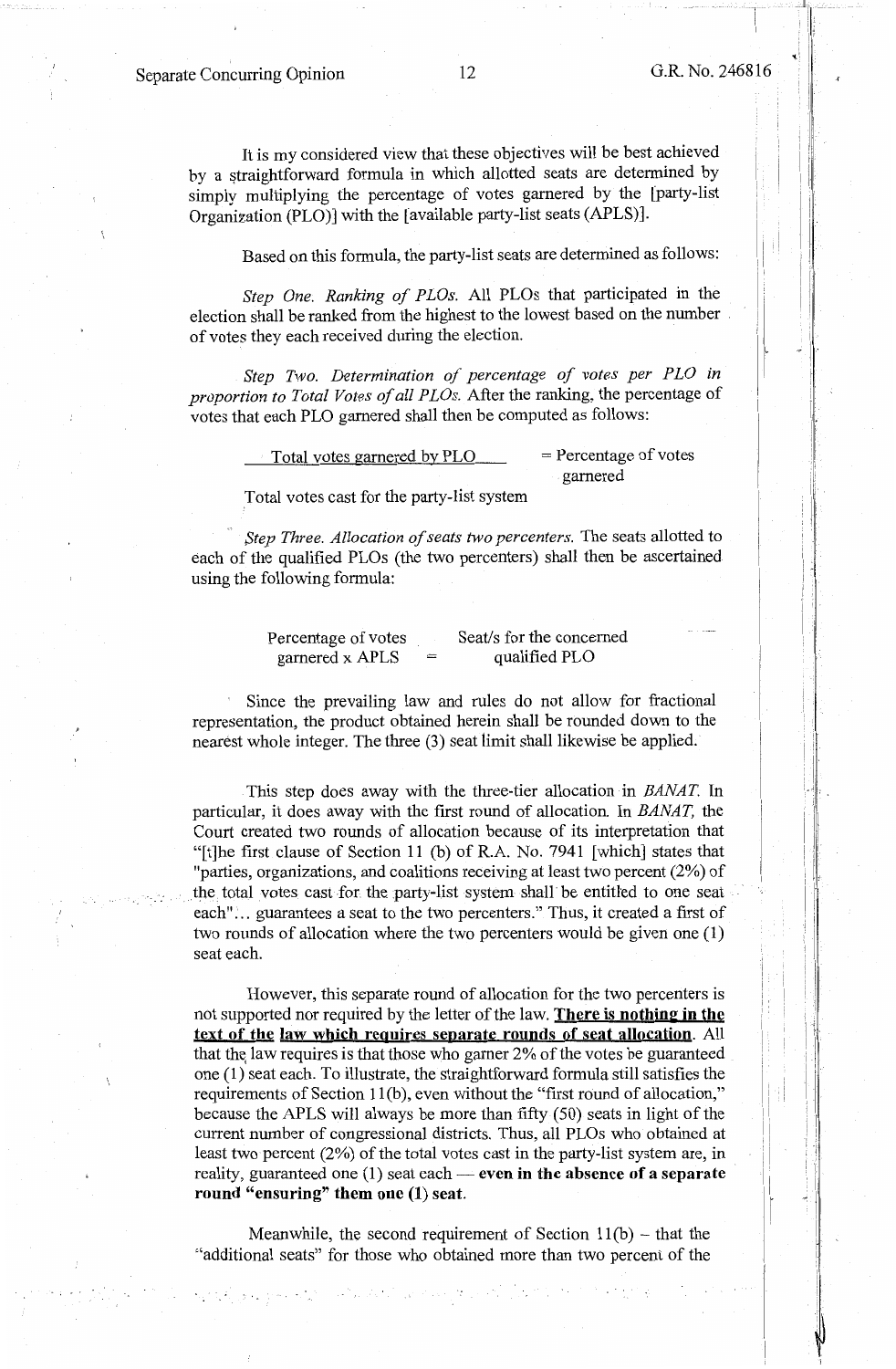$\mathbb{C}$  , I.

·1

I ., '  $\mathbb{I}$  i

'. i

 $\| .$ 

I :  $\vert \cdot \vert$  .

 $\mathbb{F}$ 

 $\cdot$  |

. i - i

total votes cast in the party-list system shall be in proportion to the total number of votes it obtained  $-$  is also complied with because the computation of additional seats for each of the two percenters is in direct proportion to the total number of votes they actually garnered.

*Step Four. Allocation of remaining seats.* If the APLS has not been fully exhausted after allocating seats to the two percenters (but still enforcing the  $3$  seat limit) – as is what is expected to happen because, as mentioned, APLS will always be more than fifty seats – the remaining seats shall then be allocated (one (1) seat each) to the parties next in rank *(i.e.* those who did not get at least two percent of the total number of votes cast), until all the APLS are completely distributed.<sup>22</sup>

However, since this particular formula has not been raised by any of the petitioners or any affected party-list for that matter, nor has the Office of the Solicitor General been given an opportunity to comment on the same, I submit that this is not the appropriate case to tackle the formula's merit.

In any event, the *BANAT* formula which first allocates guaranteed seats to two percenters and then allocates additional seats also in favor of qualifying two percenters, **appears to merely mirror the textual progression of Section 11 of RA 7941 as worded.** The first round is based on the first sentence of Section 11 (b), while the second round is based on the first proviso that follows in sequence:

Section 11. *Number of Party-List Representatives.* -

**xxxx** 

(b) The parties, organizations, and coalitions receiving at least two percent (2%) of the total votes cast for the party-list system shall be **entitled to one seat each:** Provided, That those garnering more than two percent (2%) of the votes shall **be entitled to additional seats** in **proportion to their total number of votes:** Provided, finally, That each party, organization, or coalition shall be entitled to not more than three (3) seats. (Emphases supplied)

Further, should the Court adopt Justice Caguioa's formula, then it, would **be practically fusing together the character of guaranteed seats and additional seats.** In effect, the voter strength garnered by two percenters would be diminished, resulting in weaker voice in Congress; in addition, the separate provisions on guaranteed and additional seating would also be rendered redundant.

Separate Opinion of Justice Caguioa, pp. 14-15.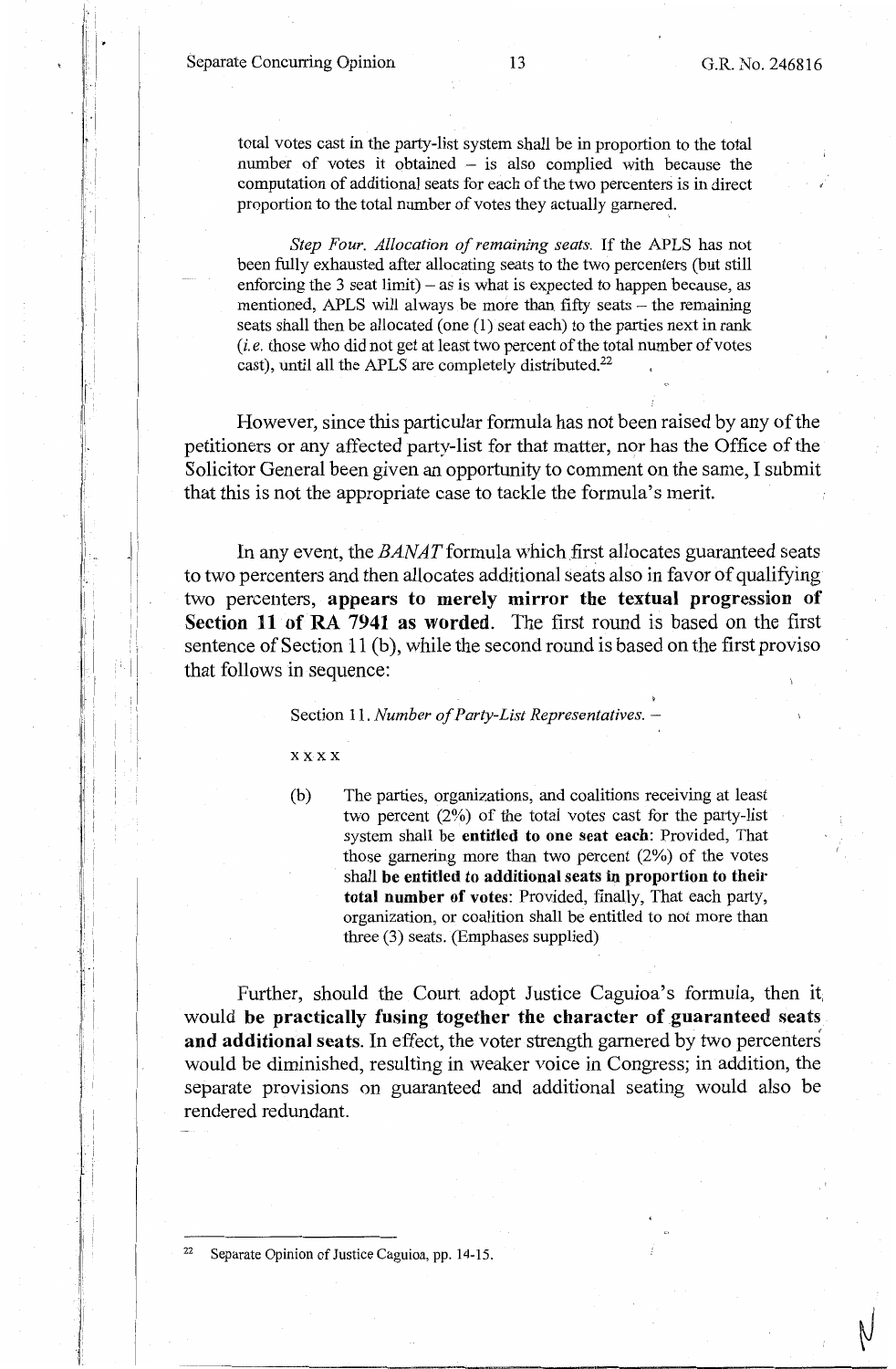$\left\lfloor \frac{1}{2} \right\rfloor$ 

i i I I:  $\mathbf{1}$ 

While the more straightforward formulation would mathematically increase the probability of more party-lists qualifying for a seat in Congress, such formulation seems to go against the prerogative of legislature to recognize the advantageous position gained by two percenters. Indeed, Congress intended to attain "the broadest representation possible" but it is currently **unclear** if this general objective was meant to remove the advantages rightfully gained by two percenters. Thus, **recognizing the potential ripple effects of adopting this "unraised" proposed formula** lin **the composition of legislature,** the Court should thresh out this matter in the appropriate case. As Justice Caguioa himself recognizes, "the straightforward formula may not be immediately applied in this case because of the requirements of due process. As the adoption of the straightforward formula will not only affect petitioners but also other qualified PLOs which have already been proclaimed by the COMELEC, and whose representatives have: already assumed office, due process mandates that all qualified PLOs be heard on the matter."<sup>23</sup>

For all these reasons, I therefore vote to dismiss the petition for failure of the petitioners to properly make out their case. I qualify, however, that the <sup>1</sup> petition ought to be dismissed on the merits rather than on procedural groudds as discussed in the *ponencia*. On the procedural aspects, I share the views of my other esteemed colleague, Associate Justice Alexander G. Gesmundo, that petitioners have indeed raised the issue at the earliest opportunity, that *estoppel* would not apply, and that the issue is the very *lis mota* of the case <sup>24</sup>

On this score, I deem it apt to point out that petitioners could not have previously questioned the constitutionality of Section 11 of RA 7941 (as they have presently done so) back in 2013 and 2016 since they have both won in the elections they respectively participated in<sup>25</sup> and just recently lost in 2019. Their loss was necessary in order for them to satisfy the requisite of an actual and justiciable controversy, which connotes the existence of a "conflict of **legal rights,"** or "an assertion of **opposite legal claims,**"<sup>26</sup> as well as to clothe them with *locus standi*, which is "a personal and substantial interest in the case, such that they have sustained or are in immediate danger of sustaining, some direct injury as a consequence of the enforcement of the challenged governmental act."<sup>27</sup> Upon their loss in 2019, they were therefore prompted to immediately take the matter to Court at the earliest opportunity.

to a bol lock of the non-principal con-

<sup>27</sup> Id. at 1091; emphasis supplied.

<sup>23</sup> See id. at 18.<br>
<sup>24</sup> See Separate Opinion of Justice Gesmundo, pp. 7-12.<br>
<sup>25</sup> ANGKLA garnered one seat in the 2013 elections (<https://news.abs-cbn.com/nation/05/28/13/come ecproclaims-24-more-party-list-winners> [last visited July 23, 2020]) while ANGKLA and SBP won bne seat each in the 2016 elections (<https://newsinfo.inquirer.net/786644/winners-of-59-seats-in-party-list-race-announced> [last visited July 23, 2020]).

<sup>&</sup>lt;sup>26</sup> Samahan ng mga Progresibong Kabataan v. Quezon City, 815 Phil. 1067, 1090 (2017); emphasis supplied. supplied. The contract of the contract of the contract of the contract of the contract of the contract of the contract of the contract of the contract of the contract of the contract of the contract of the contract of the